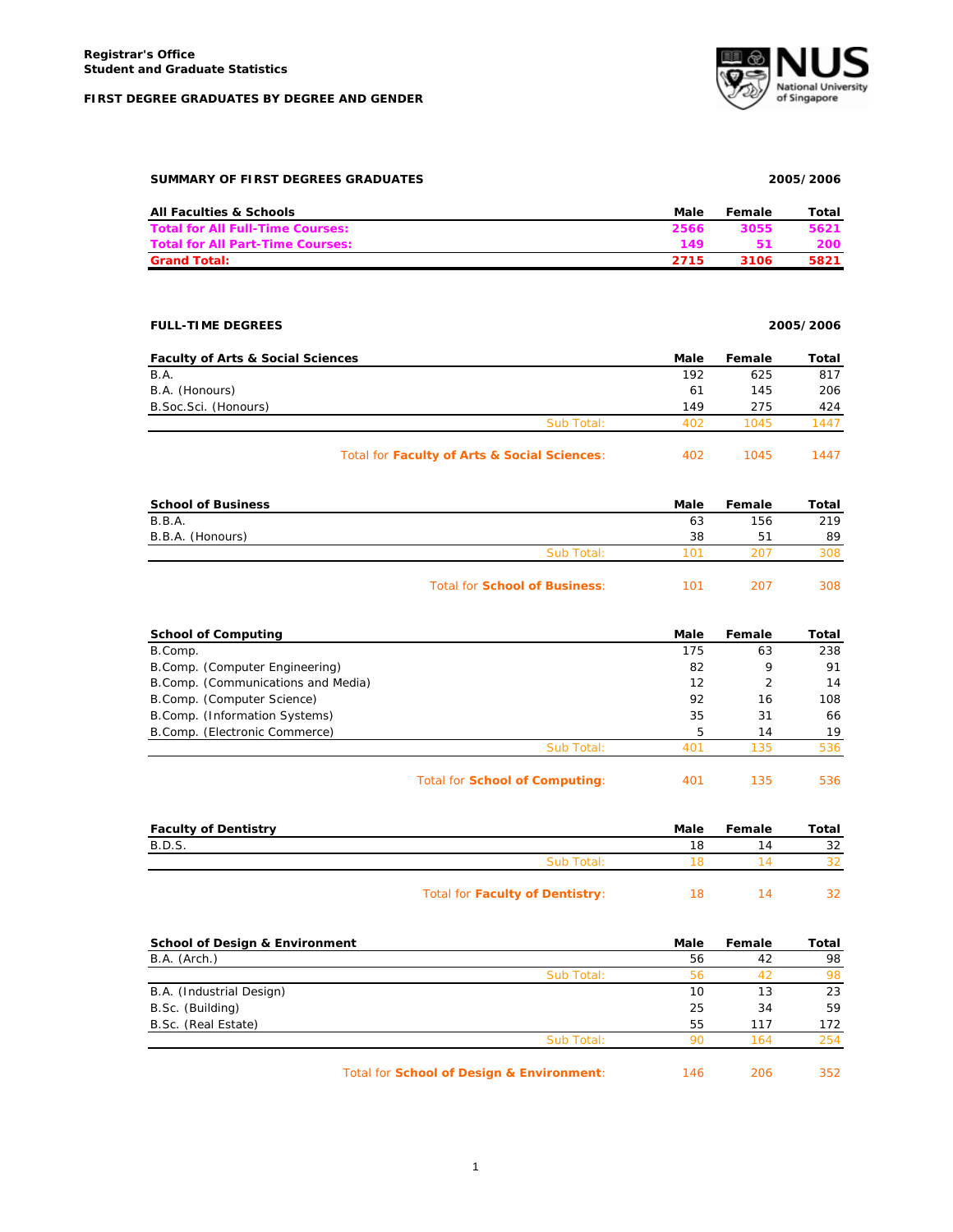# **FIRST DEGREE GRADUATES BY DEGREE AND GENDER**



| <b>Faculty of Engineering</b>              | Male | Female | Total |
|--------------------------------------------|------|--------|-------|
| B.Eng. (Civil Engineering)                 | 94   | 45     | 139   |
| B.Eng. (Electrical Engineering)            | 323  | 90     | 413   |
| B. Eng. (Industrial & Systems Engineering) | 18   | 20     | 38    |
| B. Eng. (Mechanical Engineering)           | 234  | 52     | 286   |
| B. Eng. (Chemical Engineering)             | 128  | 93     | 221   |
| B.Eng. (Computer Engineering)              | 67   | 24     | 91    |
| B. Eng. (Environmental Engineering)        | 13   | 18     | 31    |
| B.Eng. (Bioengineering)                    | 29   | 10     | 39    |
| Sub Total:                                 | 906  | 352    | 1258  |
|                                            |      |        |       |

| Total for Faculty of Engineering: | 906 | 1258 |
|-----------------------------------|-----|------|
|                                   |     |      |

| <b>Faculty of Law</b> |                           | Male | Female | Total |
|-----------------------|---------------------------|------|--------|-------|
| LL.B.                 |                           | 70   | 134    | 204   |
|                       | Sub Total:                |      | 134    | 204   |
|                       | Total for Faculty of Law: |      | 134    | 204   |

| <b>Faculty of Science</b>  |                               | Male | Female | Total |
|----------------------------|-------------------------------|------|--------|-------|
| B.Sc.                      |                               | 181  | 460    | 641   |
| B.Sc. (Honours)            |                               | 156  | 269    | 425   |
|                            | Sub Total:                    | 337  | 729    | 1066  |
| B.Appl.Sci.                |                               | 12   | 53     | 65    |
| B.Appl.Sci. (Honours)      |                               | 13   | 29     | 42    |
|                            | Sub Total:                    | 25   | 82     | 107   |
| B.Sc. (Pharmacy)           |                               | 5    | 8      | 13    |
| B.Sc. (Pharmacy) (Honours) |                               | 19   | 49     | 68    |
|                            | Sub Total:                    | 24   | 57     | 81    |
|                            | Total for Faculty of Science: | 386  | 868    | 1254  |

| Yong Loo Lin School of Medicine |                                        | Male | Female | Total |
|---------------------------------|----------------------------------------|------|--------|-------|
| M.B., B.S.                      |                                        | 135  | 94     | 229   |
|                                 | Sub Total:                             | 135  | QΔ     | 229.  |
|                                 | Total for <b>Faculty of Medicine</b> : | 135  | 94     | 229.  |

| Yong Siew Toh Conservatory of Music            | Male | Female | Total |
|------------------------------------------------|------|--------|-------|
| B.Music                                        |      |        |       |
| Sub Total:                                     |      |        |       |
| Total for Yong Siew Toh Conservatory of Music: |      |        |       |

| <b>PART-TIME DEGREES</b>                  |      |        | 2005/2006 |  |
|-------------------------------------------|------|--------|-----------|--|
| <b>School of Design &amp; Environment</b> | Male | Female | Total     |  |
| B.Bldg. (CME)                             |      |        |           |  |
| B.R.E. (Property Management)              |      |        | 22        |  |